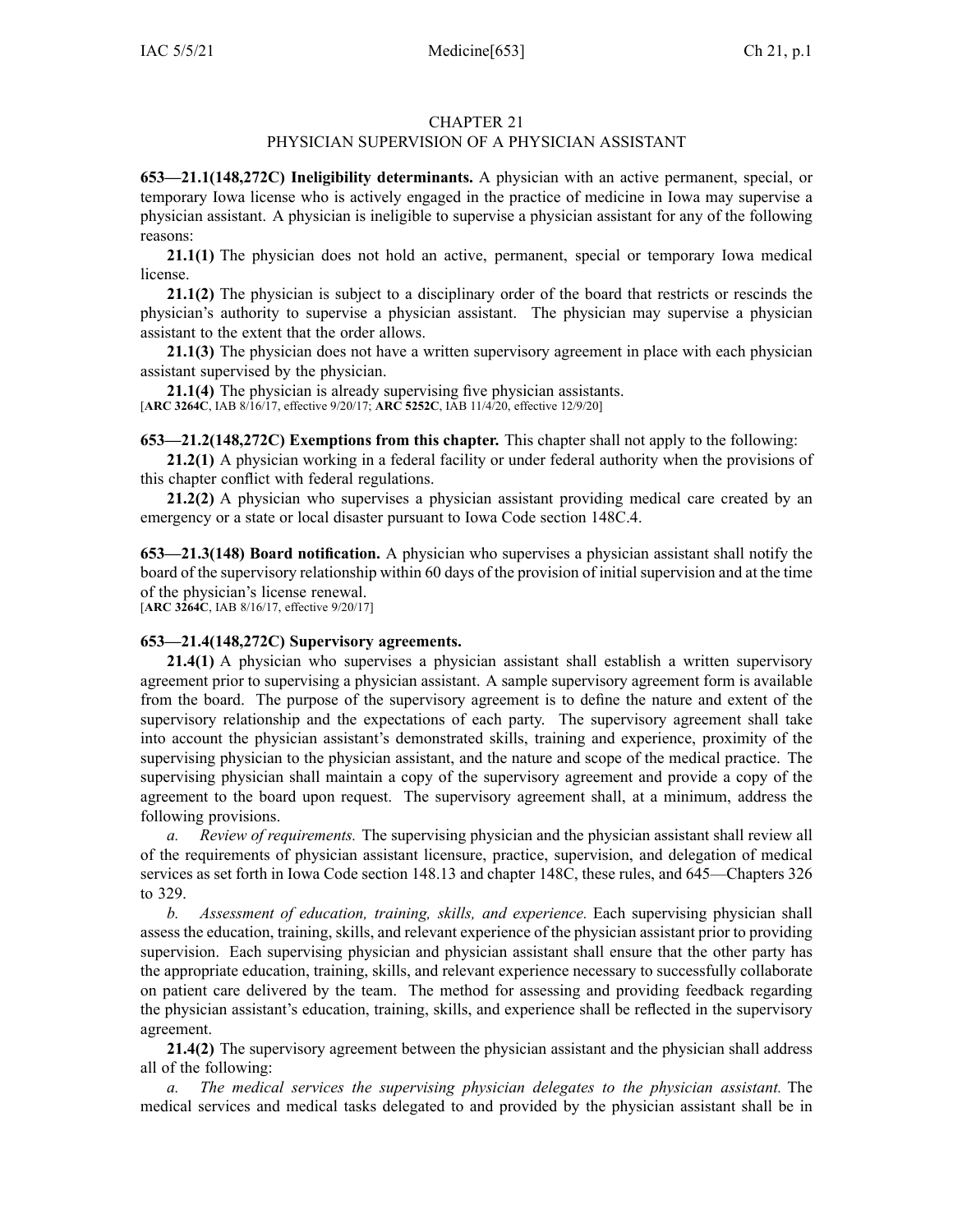compliance with [645—subrule](https://www.legis.iowa.gov/docs/iac/rule/645.327.1.pdf) 327.1(1). All delegated medical services shall be within the scope of practice of the supervising physician and the physician assistant.

*b. Methods for communication between the physician assistant and the physician and whether the physician assistant practices at the same site or <sup>a</sup> remote site.* Each supervising physician and physician assistant shall conduct ongoing discussions and evaluation of the supervisory agreement, including supervision; expectations for both parties; assessment of education, training, skills, and relevant experience; review of delegated services; review of the medical services provided by the physician assistant; and the types of cases and situations when the supervising physician expects to be consulted.

(1) The plan for completing and documenting chart reviews. A licensed physician within the same facility or health care system as the physician assistant shall conduct an ongoing review of <sup>a</sup> representative sample of the physician assistant's patient charts encompassing the scope of the physician assistant's practice. The finding of the review shall be discussed with the physician assistant in <sup>a</sup> manner determined by the practice in consultation with the physician assistant's primary supervising physician.

(2) Remote medical site. "Remote medical site" means <sup>a</sup> medical clinic for ambulatory patients which is more than 30 miles away from the main practice location of the supervising physician and in which the supervising physician is presen<sup>t</sup> less than 50 percen<sup>t</sup> of the time when the remote medical site is open. "Remote medical site" will not apply to nursing homes, patient homes, hospital outpatient departments, outreach clinics, or any location at which medical care is incidentally provided (e.g., diet center, free clinic, site for athletic physicals, jail facility). The supervisory agreemen<sup>t</sup> shall include <sup>a</sup> provision which ensures that the supervising physician visits the remote medical site, or communicates with <sup>a</sup> physician assistant at the remote medical site via electronic communications, at least every two weeks to provide additional medical direction, medical services and consultation specific to the medical services provided at the remote medical site. For purposes of this subparagraph, communication may consist of, but shall not be limited to, in-person meetings or two-way, interactive communication directly between the supervising physician and the physician assistant via the telephone, secure messaging, electronic mail, or chart review. The board shall only gran<sup>t</sup> <sup>a</sup> waiver of this provision if substantially equal protection of public health, safety, and welfare will be afforded by <sup>a</sup> means other than that prescribed in this subparagraph.

(3) The expectations and plan for alternate supervision. The supervising physician will ensure that the alternate supervising physician is available for <sup>a</sup> timely consultation and will ensure that the physician assistant is notified of the means by which to reach the alternate supervising physician. [**ARC [3264C](https://www.legis.iowa.gov/docs/aco/arc/3264C.pdf)**, IAB 8/16/17, effective 9/20/17; **ARC [4213C](https://www.legis.iowa.gov/docs/aco/arc/4213C.pdf)**, IAB 1/2/19, effective 2/6/19; **ARC [5252C](https://www.legis.iowa.gov/docs/aco/arc/5252C.pdf)**, IAB 11/4/20, effective 12/9/20]

**653—21.5(148,272C) Grounds for discipline.** A physician may be subject to disciplinary action for supervising <sup>a</sup> physician assistant in violation of these rules or the rules found in [653—Chapter](https://www.legis.iowa.gov/docs/iac/chapter/653.23.pdf) 23 or [645—Chapters](https://www.legis.iowa.gov/docs/iac/chapter/645.326.pdf) 326 and [327](https://www.legis.iowa.gov/docs/iac/chapter/645.327.pdf), which relate to duties and responsibilities for physician supervision of physician assistants. Grounds for discipline also include:

**21.5(1)** The physician supervises a physician assistant when the physician does not have sufficient training or experience to supervise <sup>a</sup> physician assistant in the area of medical practice in which <sup>a</sup> physician assistant is to be utilized.

**21.5(2)** A physician supervises more than five physician assistants at the same time.

**21.5(3)** The physician fails to ensure that the physician assistant is adequately supervised, including being available in person or by telecommunication to respond to the physician assistant.

**21.5(4)** The physician fails to adequately direct and supervise a physician assistant or fails to comply with the minimum standards of supervision in accordance with this chapter, Iowa Code section [148.13](https://www.legis.iowa.gov/docs/ico/section/2017/148.13.pdf) and chapter [148C](https://www.legis.iowa.gov/docs/ico/chapter/2017/148C.pdf), and 645—Chapters 326 to 329.

[**ARC [0870C](https://www.legis.iowa.gov/docs/aco/arc/0870C.pdf)**, IAB 7/24/13, effective 8/28/13; **ARC [2532C](https://www.legis.iowa.gov/docs/aco/arc/2532C.pdf)**, IAB 5/11/16, effective 6/15/16; see Rescission note at end of chapter; **ARC [3264C](https://www.legis.iowa.gov/docs/aco/arc/3264C.pdf)**, IAB 8/16/17, effective 9/20/17]

**653—21.6(148,272C) Disciplinary sanction.** The board may restrict or rescind <sup>a</sup> physician's authority to supervise <sup>a</sup> physician assistant as par<sup>t</sup> of <sup>a</sup> disciplinary sanction following <sup>a</sup> contested case proceeding, if the reason for the disciplinary action impacts the ability of the physician to supervise <sup>a</sup> physician